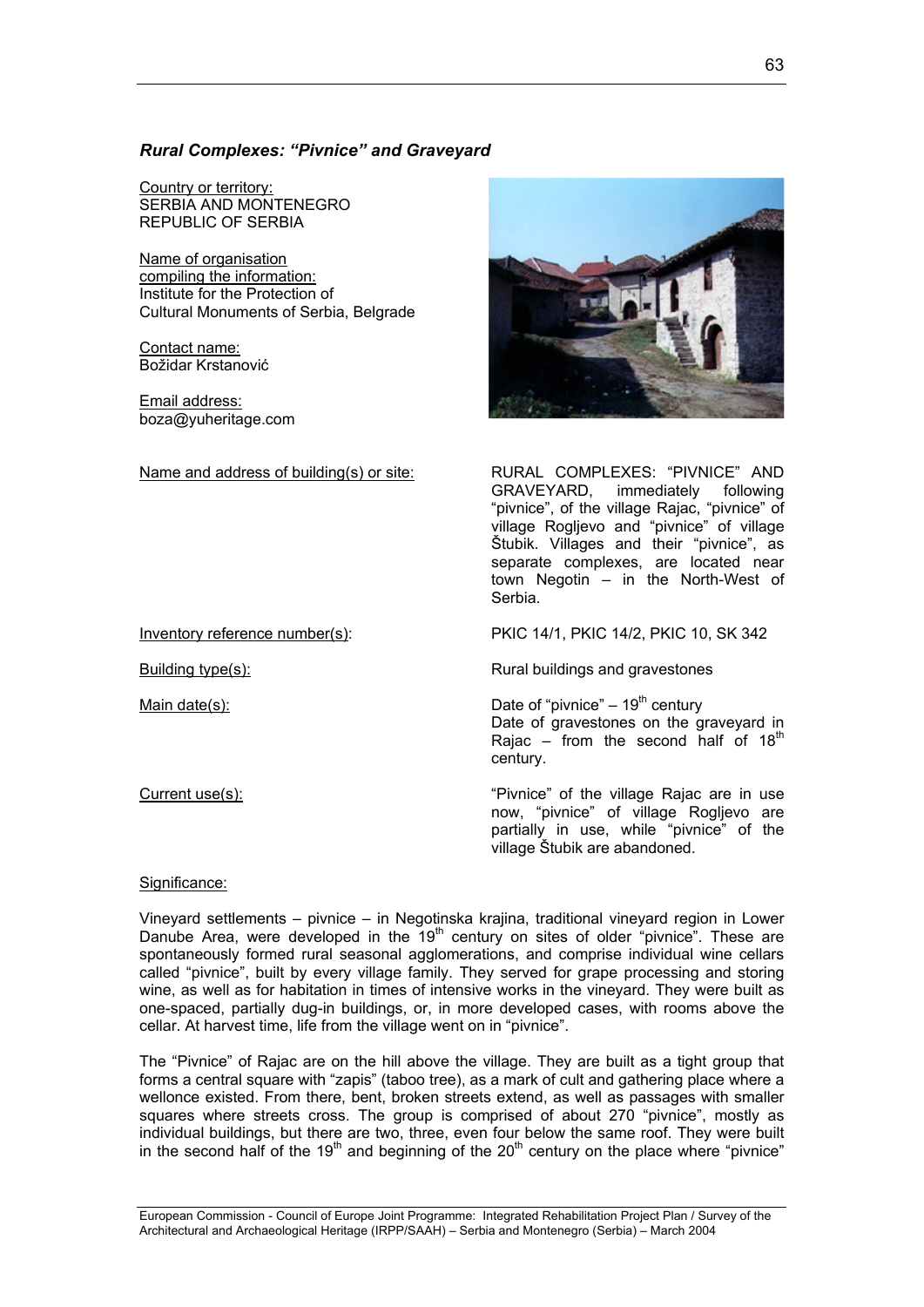existed from the end of  $18<sup>th</sup>$  century. They were built in stone and covered with tiles, with impressive entrances under arches, simple but expressive, and twofold massive doors. The oldest cellars were built by stonemasons from the south, more familiar with stone and cheaper. One of them is signed as "Master Kosta from Macedonia". The following "pivnice" is a graveyard with monuments from the second half of the  $18<sup>th</sup>$  century. It has monuments in stele shapes, richly carved in shallow relief with geometric ornaments, old cult symbols of sun, moon, stars and crosses.

The "Pivnice" of the village Rogljevo are on the hill slope of the village. There are almost 150 "pivnice", erected on the site of a former, wooden "pivnice", whose remains are visible in the south part of the complex. Most of them are built more than one century ago. On the plaque on one stone built "pivnica" the year 1863 is carved, as the year of its building. On most of the other plaques, carvings are worn and illegible, which suggests that they could be older. As a spontaneously formed complex of irregular alleys and middle plateau with "zapis" and covered wells, as a cult gathering place, the "pivnice" of Rogljevo village have characteristics of an original rural complex.

The "Pivnice" of the village Štubik are near the monastery Bukovo, 15 kilometres from the village. Besides its original purpose – to live at harvest time in the vineyard and for storage – they also served their owners as a place for overnight stay when they had to go to Negotin. Until the mid  $20<sup>th</sup>$  century there were 260 of them, but at the end of the century, only 39 remained. Different from representative stone built "pivnice" of Rajac and Rogljevo, those in Štubik are built as ground level buildings, with verandas, that almost vanished. They exist also with one storey, where cellars are built from the broken stone and roofs are of tiles. Such "pivnice" were built by people from Crna Trava, and, afterwards, by local builders, from the mid 19<sup>th</sup> century till the first decades of the 20<sup>th</sup> century. In spite of a quick deterioration due to the change of original use, this complex retained significant architectural and artistic values.

### Categories of significance:

Of special national interest

### Categories of ownership or interest:

Rural complexes of special use built in vineyard areas represent characteristic and preserved examples of the traditional vernacular architecture of the region.

### Documentation and bibliographic references:

#### **Documentation**

Incomplete technical and photo documentation is in the Institute for the Protection of Cultural Monuments of Serbia – Belgrade and Institute for the Protection of Cultural Monuments in Niš.

### Bibliography

Bibliography: N. Pantelić, *Pivnice – poljane,* Glasnik etnografskog muzeja 22-23 (Beograd 1960), 171-185; A. Žikić, *Krajinska naselja donjeg Timoka,* Beograd 1997.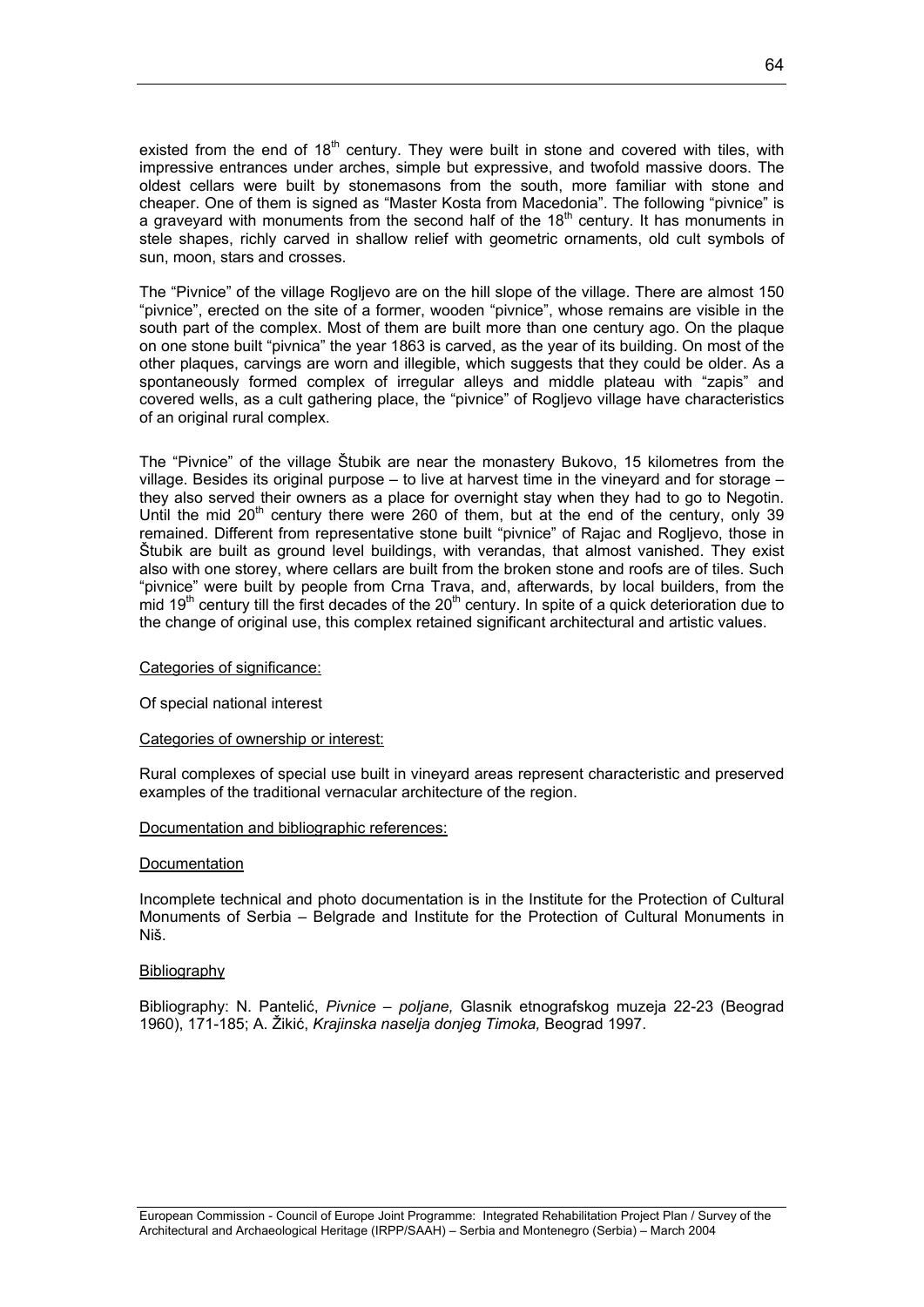# Condition:

The state of conservation is extremely varied, depending on the "pivnice". The best preserved are the "pivnice" of the village Rajac, whereas the worst conserved are those of the village Štubik.

### "Pivnice" of Rajac

Weak – condition of some buildings is either very bad or extremely bad because they are abandoned and fast deteriorating. However, a large number of buildings are used and in good shape, and their structure is almost preserved. Conservation and restoration works are necessary, as well as building revitalisation.

### "Pivnice" of Rogljevo

Very bad – A small number of buildings are used and are in a relatively good shape. The majority are damaged and abandoned.

### "Pivnice" of Štubik

Extremely bad – The larger part of the complex is destroyed, while the rest is in extremely bad condition.

### Risk:

### "Pivnice" of Rajac

Condition is varying from weak to good, there are solutions for their conservation and rehabilitation, and the local community and Society for restoration of "pivnice" of Rajac are interested. Owing to the decline of viticulture, the "Pivnice" are losing their function, and risk being abandoned.

### "Pivnice" of Rogljevo

Immediate risk of further rapid deterioration and loss of the structure, there is no solution for conservation at the time being. Building and urbanisation appeared with settling due to closeness and good commuting links with Negotin.

### "Pivnice" of Štubik

Immediate risk of further rapid deterioration and loss of the structure, there is no solution for conservation at the time being.

# Technical assessment and costing:

Only for the "Pivnice" of village Rajac 500,000 dinars were allocated for the technical screening of the building, in the budget of Ministry of Culture and Media, but screening never took place.

### Ownership:

Privately owned by village families as individual farmers.

### Occupation:

"Pivnice" of village Rajac retain their function and they are in continuous use. "Pivnice" of village Rogljevo have partially retained their original function. "Pivnice" of village Štubik are no longer in use and abandoned.